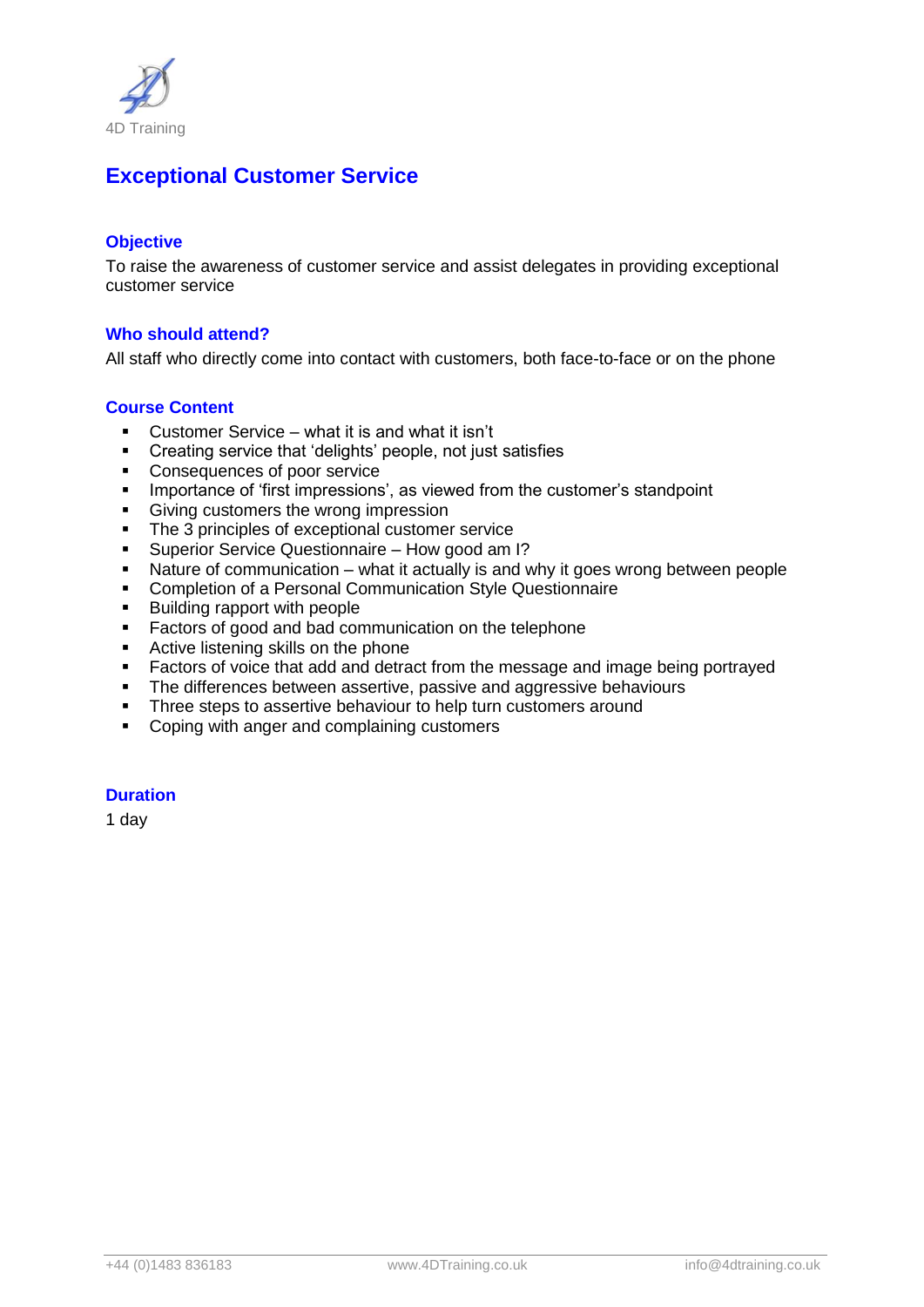

# **Receptionist Skills**

## **Objective**

To raise the awareness of customer service at the reception desk and assist delegates in providing exceptional customer service

## **Who should attend?**

All front line reception staff who directly come into contact with customers, both face-to-face or on the phone

## **Course Content**

- The 7 roles of the Receptionist, and the skills and qualities required<br>Customer Service what it is and what it isn't
- Customer Service what it is and what it isn't
- **•** Creating customer service that 'delights' people, not just satisfies
- **Consequences of poor service**
- 'How Good a Receptionist Am I?' questionnaire
- **IMPORTANCE OF 'first impressions', as viewed from the customer's standpoint**
- **Giving customers the wrong impression**
- Communication what it is and why it goes wrong
- **IMPORTANCE OF POSITIVE body language and how to demonstrate it**
- Completion of a Personal Communication Style Questionnaire
- **Factors of good and bad communication on the telephone**
- **Transferring calls in a professional manner**
- The 4 P's of voice (Power, Pitch, Pace, Pronunciation)
- **IDENT** Identifying the types of difficult Callers and tips / tactics for dealing with them
- The 6 'W's of message taking
- Dealing with irate customers
- Case studies to reinforce the learning

#### **Duration**

1 day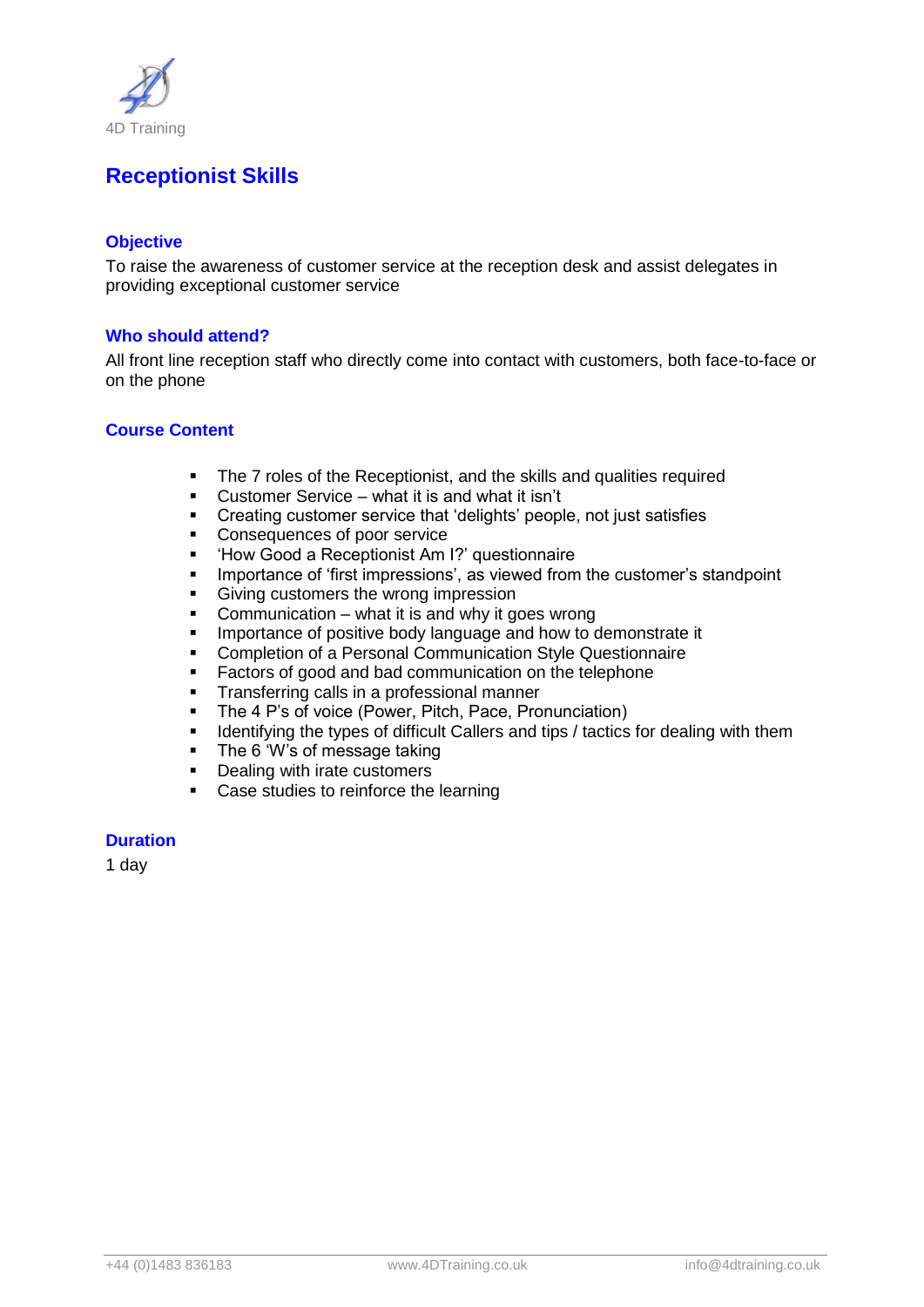

# **Telephone Techniques**

# **Objective**

To raise the awareness of customer service on the telephone and assist delegates in providing phone service excellence

## **Who Should Attend?**

All staff members who use the telephone as part of their normal duties. This course is particularly appropriate for delegates in Contact Centres

### **Course Content**

- Nature of communication and why it is misinterpreted
- Own personal communication style in business dealings with others
- **IMPORTANCE OF first impressions from the caller's standpoint**
- Giving callers the wrong impression
- Challenges of communicating by phone
- **•** Developing rapport with callers
- Factors of good and bad communication on the telephone<br>■ The 6 W's of message taking
- The 6 W's of message taking
- Active listening skills on the phone
- Factors of voice to add impact the  $4$  P's
- **Tactics and tips to cope with anger and complaints**
- 3 steps to assertive behaviour
- 6 steps to an incoming call
- **•** Detailed self assessment on call handling skills

## **Duration**

1 day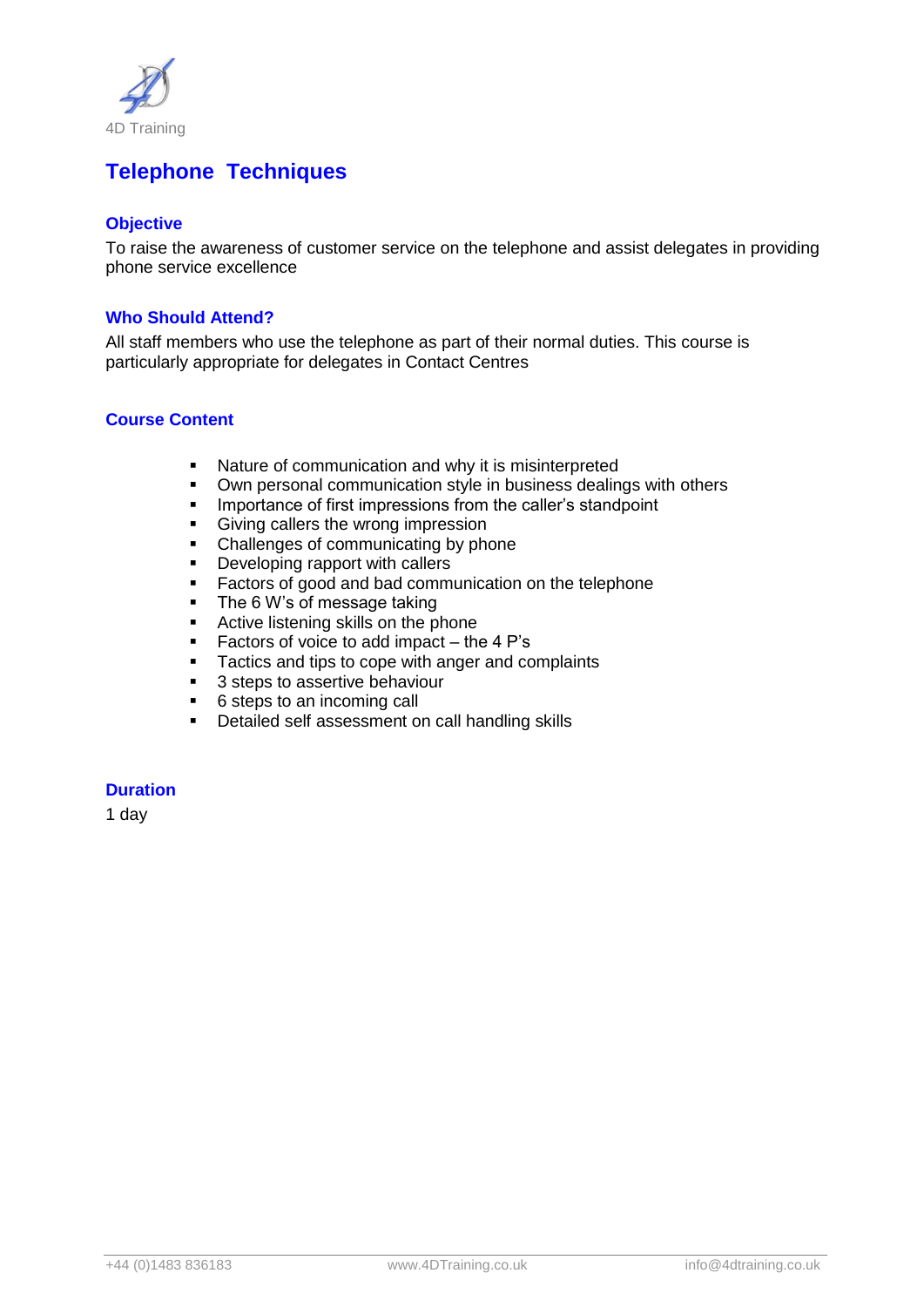

# **Workshop Features**

A variety of training methods are used on the workshops, including syndicate and group discussion, exercises, questionnaires, demonstrations and 'mini skill practice'

The Trainer's approach is relaxed, informal, business focused and facilitative

Delegates will be supplied with full support documentation, supplied in spiral bound format. Included in the delegate manual will be additional, self-study material for post-workshop reflection and background reading

During the day, delegates are encouraged to devise an action plan of behaviours that they need to start, stop or continue doing (but do more of), and to work on the plan after the workshop. We recommend that line managers of the delegates discuss / agree plans with delegates immediately after the workshop

A feature of the workshops is the use of a Knowledge/Skill Checklist (see overleaf for sample) a list of the knowledge and skills being developed. The participant self-rates at the start and finish of the day, to establish the extent to which they have benefited from the workshop. This also gives them, and their line manager, further analysis of their strengths, highlighting any further development needs

A mini exhibition of interpersonal skill books, additional handouts and 'hints and tips' sheets will be provided in the training room, for delegates to visit during 'down-time' e.g. at breaks; finishing an exercise before others